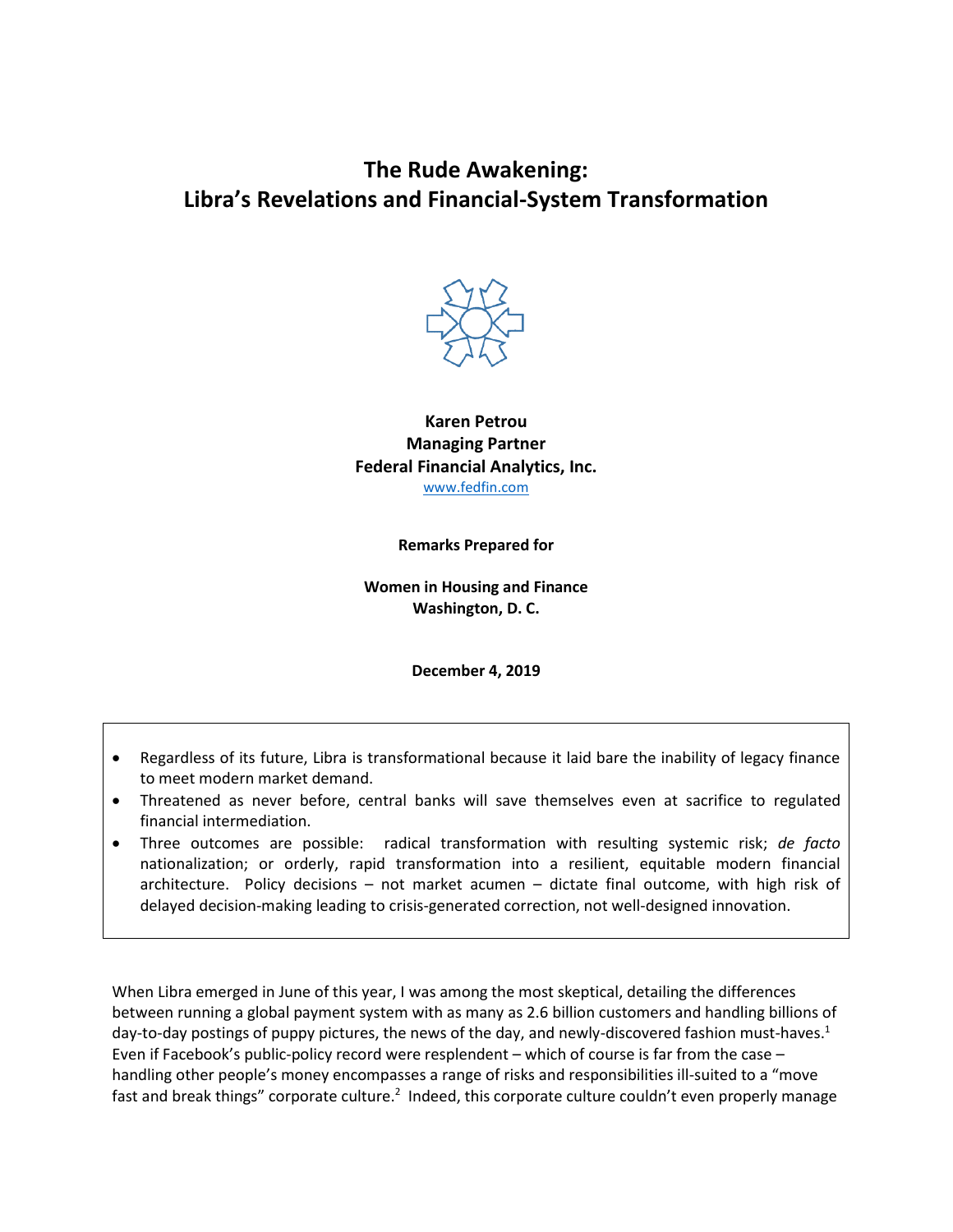Libra's product launch. But, bloodied but still unbowed, Libra soldiers on. The rationale for this dogged persistence is palpable: Facebook's on to something. In my talk today, I'll focus on what that something is, what it means for the structure of U.S. finance, who wins and loses thereby, and what's to come.

### *What Facebook Knows*

Libra managed to muster a unified global response seen to date only in movies in which a spaceship from beyond the galaxy threatens Earth. President Trump<sup>3</sup> was joined in opposition to Libra by his implacable enemy, House Financial Services Chairwoman Waters,<sup>4</sup> FRB Chairman Powell,<sup>5</sup> Treasury Secretary Mnuchin,<sup>6</sup> and even the amassed financial authorities of the world's largest countries.<sup>7</sup>

Even so, it is undaunted, recently reaffirming its plans soon to launch in Switzerland no matter the highprofile "partners" who thought better of it.<sup>8</sup> I doubt this persistence is meant solely to prove a point.

With the instinct for the market's jugular that propelled all of the tech-platform companies from the garage to the billionaires' club, Facebook knows that the payment system is essentially stapled together from bits of central banks, big-bank interfaces, giant payment processors, all sorts of new payment devices, and a few core utilities. Although the Federal Reserve has spoken of the need for real-time U.S. payments since at least 2013<sup>9</sup> it only just now finally proposed a faster U.S. system.<sup>10</sup> Although the Fed trusts no one else to do it, FedNow won't go sort of live until maybe 2024. Even if payment providers are patient – and they're not – the U.S. system even under Fed control will still interface only clumsily with the other faster payment systems being more quickly built out around the world. As a result, anyone who thinks he or she can build a faster system has an open field.

Indeed, it's a downhill open field covered with powder snow if the payment provider straps on skis prohibited to its competitors under applicable retail-banking rules. Designed to slow things down to be sure no one gets hurt, these rules demand financial wherewithal and operational capacity with which to honor legal obligations. These protect consumers from fraudulent or erroneous transactions, ensure finality, permit transaction tracking, and enhance law enforcement. For all the payment system's clumsiness, it's very safe, safety that provides essential protections for low-and-moderate income (LMI) households who can't afford to lose even a few dollars. An in-depth paper my firm released earlier this year goes into more detail on the economic-equality issues posed by payment-system transformation.<sup>11</sup> Suffice it now to say that, for all the true benefits speed offers LMI households hard-pressed to pay their bills,<sup>12</sup> speed is only equitable when it's also safe.

### *The Central-Banking Solution?*

Although Libra advocates tout financial inclusion, $13$  tech-platform payment ambitions are at least as much about obtaining high-value troves of personal information that permit still greater precision marketing, cross-selling, and market dominance. With billions of customers – acolytes might be a better word – and existing dominance over an array of critical consumer sectors, the ability of tech companies to transform retail payment systems is not just clear, but also already upon us.

This existential threat to traditional payment systems posed first by Libra and soon by other techplatform companies has galvanized stodgy global central banking as never before. It took from only Libra's launch in June until the mid-October announcement at the annual IMF meeting for the creation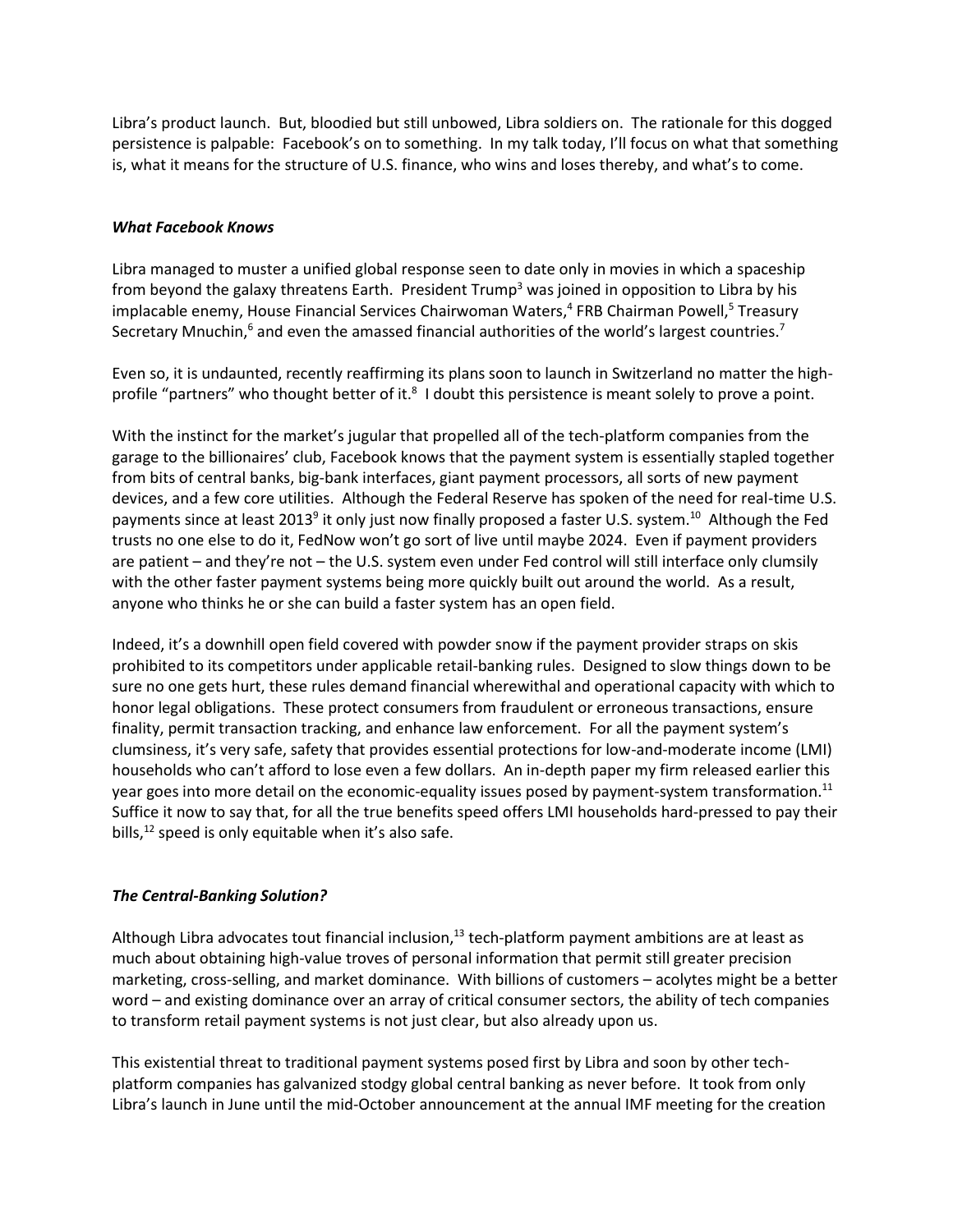of a new central-bank digital currency (CBDC) construct meant to keep payments strictly under centralbank control.<sup>14</sup> The Federal Reserve joins other central banks in talking more about economic inequality than in doing anything to fix it, but central bankers are as one when it comes to protecting their institutional might over financial-market infrastructure with systemic-risk potential.

CBDC could come in varying guises, with a recent IMF evaluation of these options positing a soup-tonuts CBDC that pays interest to enhance its monetary-policy clout.<sup>15</sup> A recent letter from Federal Reserve Chairman Powell also provides an overview of CBDC in the U.S. context.<sup>16</sup> Importantly, Mr. Powell for the first time revealed that the Fed is already running some trials to see how CBDC might work. The President of the Federal Reserve Bank of Philadelphia posits that CBDC will be essential after the Fed gets it together on faster payments. $17$ 

Other senior Fed policy-makers are ambivalent or even opposed to CBDC, but the U.S. central bank's position remains to be seen. Importantly, Congress could also force its hand – progressives have suggested not just state and local "public banks," but also direct Fed entry into consumer finance.<sup>18</sup>

## *The New Payment-System Paradigm*

The *Financial Times* has concluded that, "…Regulatory arbitrage is actually at the heart of most fintech models."<sup>19</sup> This is clearly essential to payment-system operations, evident not only in Libra's design, but also in all the hard work tech-platform companies have undertaken to gain access to FedNow. Facebook has proposed using its own awesome clout to become the global-payment utility; other tech behemoths are happy to let the Fed incur all the expense and take all the risk of doing so if they can access it without the cost of complying with all the regulations applicable to insured depositories.<sup>20</sup>

In its way, CBDC is also founded on regulatory arbitrage. Instead of escaping regulation, central banks assume that they are so impregnable that no safeguards need apply beyond the full faith and credit of an accommodating national government. CBDC would co-opt tech-platform ambitions by corralling them into a centrally-governed utility, ensuring safety and soundness by virtue of its own imprimatur and, perhaps, some entry-level payment-access eligibility requirements. However, along the way, CBDC also supplants bank deposit-taking and payment activity and poses a profound challenge to capital formation in the absence of private-sector financial intermediation.

### *The Future of Finance*

All this leaves banks large, small, and in between in a devil of a predicament. Some of this is of their own making. The great financial crisis of 2008 came upon the banking system right as tech-platform companies were revving up. The lost decade in which banks at great cost complied with all the postcrisis rules created a vacuum in which Amazon, Google, Facebook, Apple, and potent fintechs honed their financial-services skills, determine where best to arbitrage regulated finance with data powerhouses, identified key product targets, and muscled their way into the payment-system reconfiguration of 2019. Had banks seen this coming, they might now be better prepared not just to defend franchise value, but also credibly to assure consumers that banks should be their trusted financial-services provider.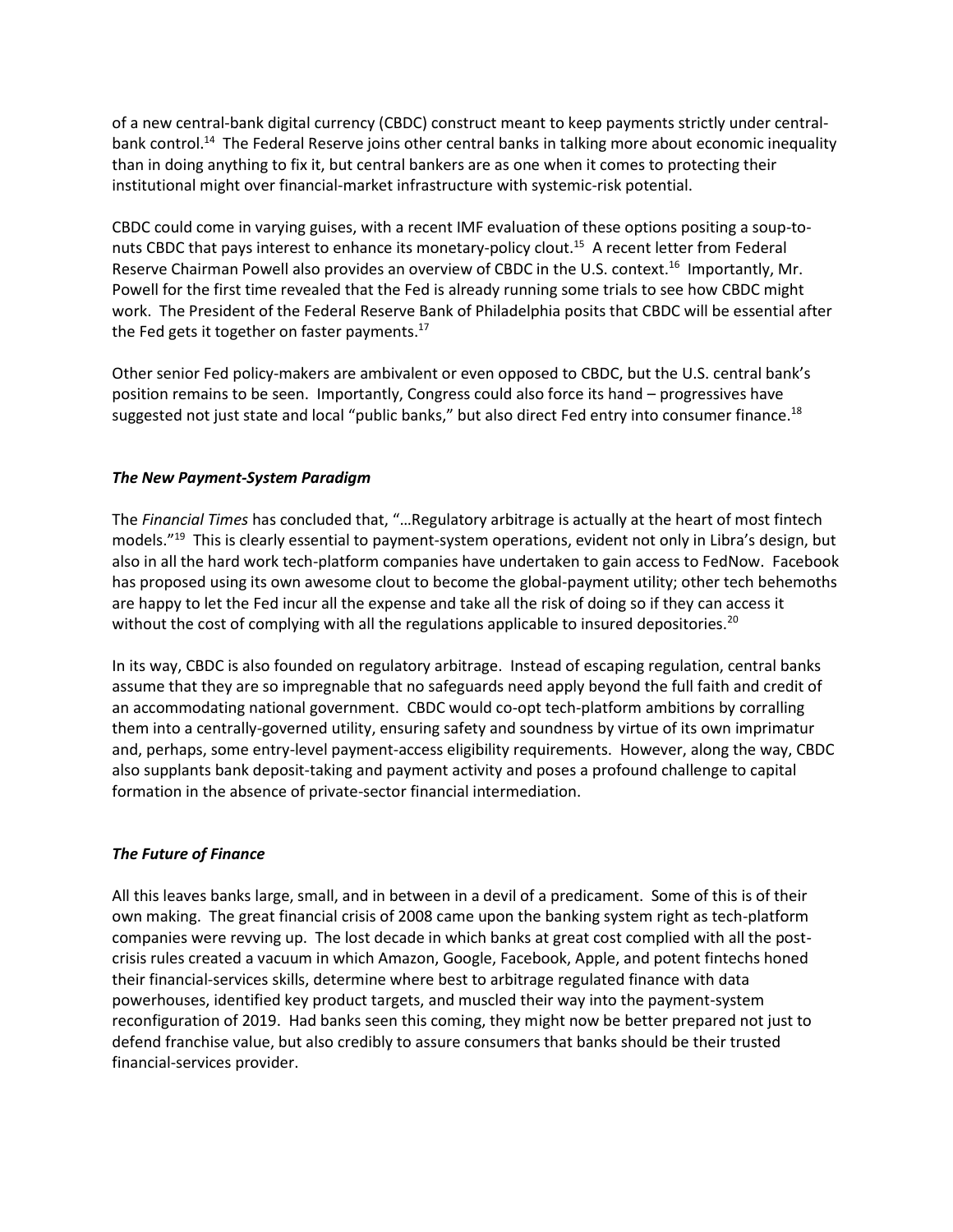But however one might not love banks, I fear we'll miss them. If current trends continue, the U.S. will end up with one of two possible financial-services constructs: an unregulated financial system in which consumers run an access, fairness, resilience, and privacy gauntlet or a nationalized financial system in which central banks gather deposits, handle payments, and hold on their own portfolios the loans they think are good for us. Either way, the U.S. runs two very significant risks: heightened inequality and the prospect of bigger and still more devastating financial crises.

I would like to discuss these outcomes with you to see if they can be averted, so let me quickly sketch out why I fear these risks are present and compelling.

Private-sector finance is always inequitable because private-sector financial institutions always prioritize profit over purpose. However, unregulated finance with no purpose-driven guardrails is particularly potent due to its ability to marshal financial data to cross-sell other financial products or even to mandate the purchase of one service – an Amazon Prime membership? – on access to lower-priced loans or higher-yielding deposits. Another result of the great financial crisis is consumer indifference to whether funds are placed at a regulated bank or an unregulated fintech – after all, insured and uninsured depositors and debt-holders at many commercial companies were bailed out in 2008. In an ultra-low rate environment, the search to find something approaching a living return on savings dictates the market, not awareness of the resilience protections afforded only in a regulated bank, thrift, or credit union depository. Whether the Fed and FDIC will again bail everyone out is unknown, but even moderate macroeconomic or financial-market stress is likely to expose LMI consumers at unregulated financial institutions to considerable risk of loss they can ill afford.

It turns out that economic inequality is a leading cause of financial crises. Indeed, one study from the Federal Reserve Bank of San Francisco finds that inequality is the most significant indicator of subsequent financial crises. $^{21}$  The San Francisco study's findings are based on exhaustive research across decades in 17 countries and are largely the result of statistical correlations of inequality, productivity, credit growth, and crises. Productivity has a strong impact on crisis risk – an interesting issue in light of recent productivity lags attributed to tech-platform firms – but the widened income share of the top 1% is the most powerful antecedent to a crash even when controlling for an array of other possible causes. To put this in context, the most recent Federal Reserve analysis of U.S. economic equality shows that the top one percent now has 32.4% of U.S. wealth, now holding more wealth than the entire U.S. middle class.<sup>22</sup> What of the LMI earners about whom the Fed expresses such economic confidence? The wealth share of the bottom fifty percent of American households is up from year-end 2018, but these millions and millions of Americans still own less than two percent of national wealth.

Let me be clear: I do not blame Facebook, Amazon, Google, and all the rest for American inequality. It's been bad for decades and now getting hugely worse largely due to post-crisis monetary and regulatory policy.<sup>23</sup> However, making something really bad even worse is culpable. I think high-risk payments systems with no obligation to protect consumers and no ability to handle structural risk will indeed make inequality worse and crisis risk higher that then of course makes inequality even more awful. Were this to happen or even be understood to be the risk it is, then central banks will indeed nationalize consumer finance. This will make it safer, but will it be better? The history of central governments as central planners is not auspicious.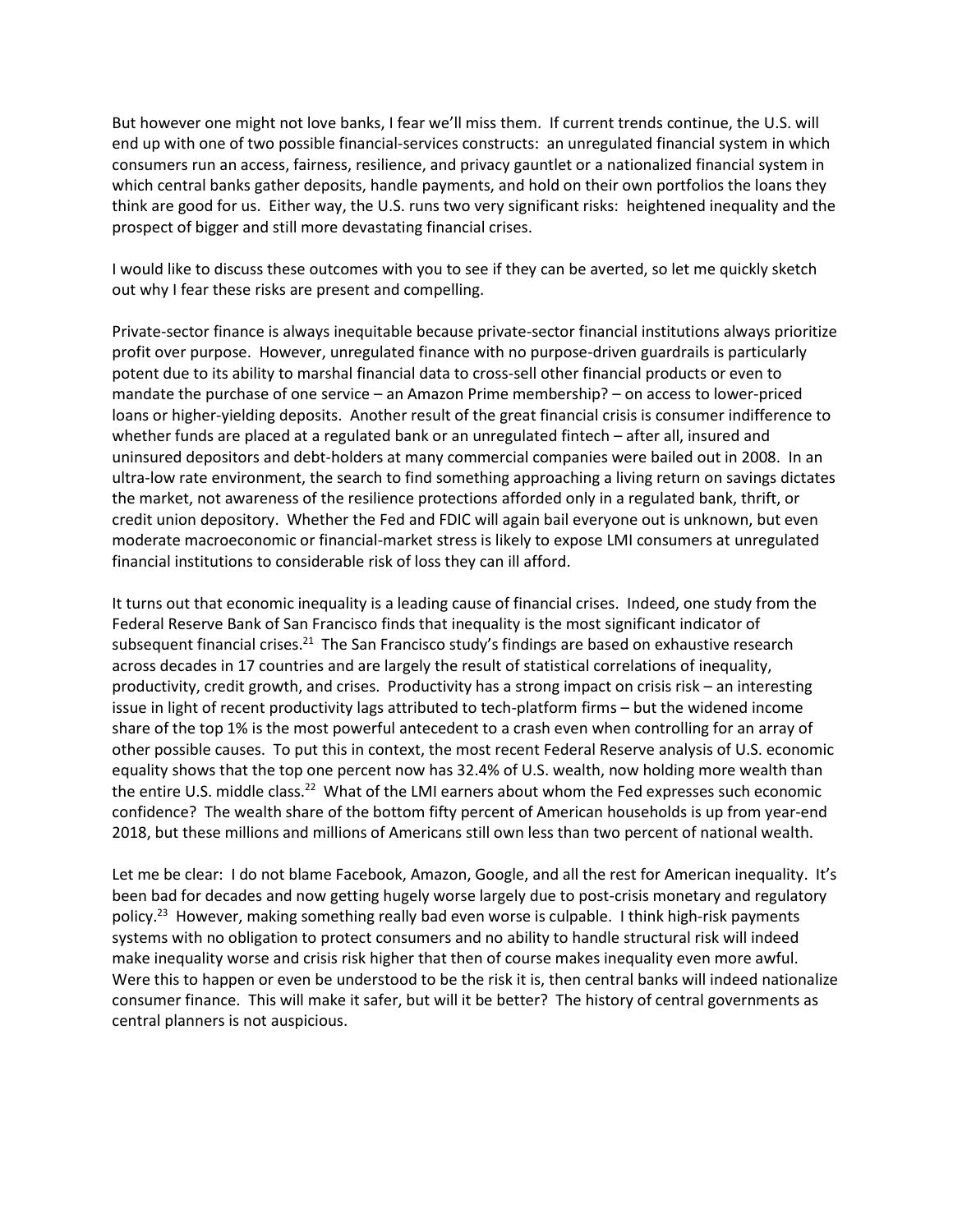<sup>4</sup> U.S. House Committee on Financial Services (HFSC) Chairwoman Maxine Waters, "Waters Statement on Facebook's Cryptocurrency Announcement," HFSC Press Release, June 18, 2019, available at [https://financialservices.house.gov/news/documentsingle.aspx?DocumentID=403943.](https://financialservices.house.gov/news/documentsingle.aspx?DocumentID=403943)

<sup>5</sup> Zachary Warmbrodt, "Jerome Powell: Facebook's Libra poses potential risk to financial system," *Politico*, July 10, 2019, available a[t https://www.politico.com/story/2019/07/10/jerome-powell-facebook-libra-1578306.](https://www.politico.com/story/2019/07/10/jerome-powell-facebook-libra-1578306)

 $6$  Kate Rooney, "Mnuchin: US has 'very serious concerns' that Facebook's Libra could be misused by terrorists," *CNBC*, July 15, 2019, available at [https://www.cnbc.com/2019/07/15/treasury-secretary-mnuchin-will-hold-a](https://www.cnbc.com/2019/07/15/treasury-secretary-mnuchin-will-hold-a-news-conference-on-cryptocurrencies-at-2-pm-et.html)[news-conference-on-cryptocurrencies-at-2-pm-et.html.](https://www.cnbc.com/2019/07/15/treasury-secretary-mnuchin-will-hold-a-news-conference-on-cryptocurrencies-at-2-pm-et.html)

 $7$  G7 Finance Ministers and Central Bank Governors, "Chair's Summary: G7 Finance Ministers and Central Bank Governors' Meeting Summary," July 18, 2019, available at [https://g8fip1kplyr33r3krz5b97d1-wpengine.netdna](https://g8fip1kplyr33r3krz5b97d1-wpengine.netdna-ssl.com/wp-content/uploads/2019/07/G7-Chairs-summary-EN.pdf)[ssl.com/wp-content/uploads/2019/07/G7-Chairs-summary-EN.pdf.](https://g8fip1kplyr33r3krz5b97d1-wpengine.netdna-ssl.com/wp-content/uploads/2019/07/G7-Chairs-summary-EN.pdf)

<sup>8</sup> David Marcus, *Twitter*, October 11, 2019, available at

 $\overline{a}$ 

[https://twitter.com/davidmarcus/status/1182775730427572224.](https://twitter.com/davidmarcus/status/1182775730427572224)

<sup>9</sup> The Federal Reserve Banks, Payment System Improvement - Public Consultation Paper, September 10, 2013, available a[t https://fedpaymentsimprovement.org/wp-content/uploads/2013/09/Payment\\_System\\_Improvement-](https://fedpaymentsimprovement.org/wp-content/uploads/2013/09/Payment_System_Improvement-Public_Consultation_Paper.pdf)Public Consultation Paper.pdf.

<sup>10</sup> Board of Governors of the Federal Reserve System (FRB), Federal Reserve Actions To Support Interbank Settlement of Faster Payments, Fed. Reg. 39297 (August, 9, 2019), available at [https://www.govinfo.gov/content/pkg/FR-2019-08-09/pdf/2019-17027.pdf.](https://www.govinfo.gov/content/pkg/FR-2019-08-09/pdf/2019-17027.pdf)

<sup>11</sup> Federal Financial Analytics, "Making "Responsible Innovation" a Reality: Big Tech, Small Money, and U.S. Economic Equality," February 4, 2019, available at

[http://www.fedfin.com/images/stories/client\\_reports/FedFin%20Policy%20Paper%20on%20Big%20Tech%20Small](http://www.fedfin.com/images/stories/client_reports/FedFin%20Policy%20Paper%20on%20Big%20Tech%20Small%20Money%20and%20U.S.%20Economic%20Equality.pdf) [%20Money%20and%20U.S.%20Economic%20Equality.pdf.](http://www.fedfin.com/images/stories/client_reports/FedFin%20Policy%20Paper%20on%20Big%20Tech%20Small%20Money%20and%20U.S.%20Economic%20Equality.pdf)

 $12$  Aaron Klein, "The Fastest Way to Address Income Inequality? Implement a Real Time Payment System," *Brookings Institution*, January 2, 2019, available at [https://www.brookings.edu/research/the-fastest-way-to](https://www.brookings.edu/research/the-fastest-way-to-address-income-inequality-implement-a-real-time-payment-system/)[address-income-inequality-implement-a-real-time-payment-system/.](https://www.brookings.edu/research/the-fastest-way-to-address-income-inequality-implement-a-real-time-payment-system/)

<sup>13</sup> Sarit Markovich, "Facebook's Libra could serve the underserved," *The Hill*, June 20, 2019, available at [https://thehill.com/opinion/finance/449518-facebooks-libra-could-serve-the-underserved.](https://thehill.com/opinion/finance/449518-facebooks-libra-could-serve-the-underserved)

<sup>14</sup> G7 Working Group on Stablecoins, "Investigating the impact of global stablecoins," October 2019, available at [https://www.bis.org/cpmi/publ/d187.pdf.](https://www.bis.org/cpmi/publ/d187.pdf)

<sup>15</sup> Itai Agur, Anil Ari and Giovanni Dell'Ariccia, "Designing Central Bank Digital Currencies," *IMF Working Paper 19/252*, November 2019, available at [https://www.imf.org/en/Publications/WP/Issues/2019/11/18/Designing-](https://www.imf.org/en/Publications/WP/Issues/2019/11/18/Designing-Central-Bank-Digital-Currencies-48739)[Central-Bank-Digital-Currencies-48739.](https://www.imf.org/en/Publications/WP/Issues/2019/11/18/Designing-Central-Bank-Digital-Currencies-48739)

<sup>16</sup> Federal Reserve Chairman Powell, Letter to Rep. Hill (R-AR), November 19, 2019, available at [https://twitter.com/Zachary/status/1196942798081138688/photo/1,](https://twitter.com/Zachary/status/1196942798081138688/photo/1)

<sup>17</sup> Howard Schneider, "Fed's Harker: Digital central bank currency 'inevitable,'" *Reuters*, October 2, 2019, available a[t https://www.reuters.com/article/us-usa-fed-harker-digital/feds-harker-digital-central-bank-currency-inevitable](https://www.reuters.com/article/us-usa-fed-harker-digital/feds-harker-digital-central-bank-currency-inevitable-idUSKBN1WH1L4)[idUSKBN1WH1L4.](https://www.reuters.com/article/us-usa-fed-harker-digital/feds-harker-digital-central-bank-currency-inevitable-idUSKBN1WH1L4)

<sup>18</sup> Karen Petrou, "Vollgeld as Voldemort: Is the Swiss Villain Coming for American Banking?," *Economic Equality Blog*, June 12, 2018, available at [https://economicequality.blog/2018/06/12/vollgeld-as-voldemort-is-the-swiss](https://economicequality.blog/2018/06/12/vollgeld-as-voldemort-is-the-swiss-villain-coming-for-american-banking/)[villain-coming-for-american-banking/.](https://economicequality.blog/2018/06/12/vollgeld-as-voldemort-is-the-swiss-villain-coming-for-american-banking/)

<sup>19</sup> Izabella Kaminska, "Will fintechs sink or swim when floats are regulated?," *Financial Times*, January 7, 2019, at [https://ftalphaville.ft.com/2019/01/07/1546853764000/Will-fintechs-sink-or-swim-when-floats-are-regulated-/.](https://ftalphaville.ft.com/2019/01/07/1546853764000/Will-fintechs-sink-or-swim-when-floats-are-regulated-/)

<sup>1</sup> Karen Petrou, "The existential threat of Facebook's digital currency," *American Banker*, June 21, 2019, available at [https://www.americanbanker.com/opinion/the-existential-threat-of-facebooks-digital-currency.](https://www.americanbanker.com/opinion/the-existential-threat-of-facebooks-digital-currency)

<sup>2</sup> Karen Petrou, **"**Agility versus History: The Strategic Conflict at the Heart of Big-Tech Finance," June 10, 2019, available a[t http://www.fedfin.com/images/stories/press\\_center/speeches/Karen%20Petrou%20Remarks-](http://www.fedfin.com/images/stories/press_center/speeches/Karen%20Petrou%20Remarks-The%20Milken%20Institute%20FinTech%20Policy%20Symposium-July%2010%202019.pdf)[The%20Milken%20Institute%20FinTech%20Policy%20Symposium-July%2010%202019.pdf.](http://www.fedfin.com/images/stories/press_center/speeches/Karen%20Petrou%20Remarks-The%20Milken%20Institute%20FinTech%20Policy%20Symposium-July%2010%202019.pdf)

<sup>3</sup> Sylvan Lane and John Bowden, "Trump knocks bitcoin, Facebook cryptocurrency: 'Not a fan'," *The Hill*, July 11, 2019, available a[t https://thehill.com/policy/finance/452739-trump-knocks-bitcoin-facebook-cryptocurrency-not](https://thehill.com/policy/finance/452739-trump-knocks-bitcoin-facebook-cryptocurrency-not-a-fan)[a-fan.](https://thehill.com/policy/finance/452739-trump-knocks-bitcoin-facebook-cryptocurrency-not-a-fan)